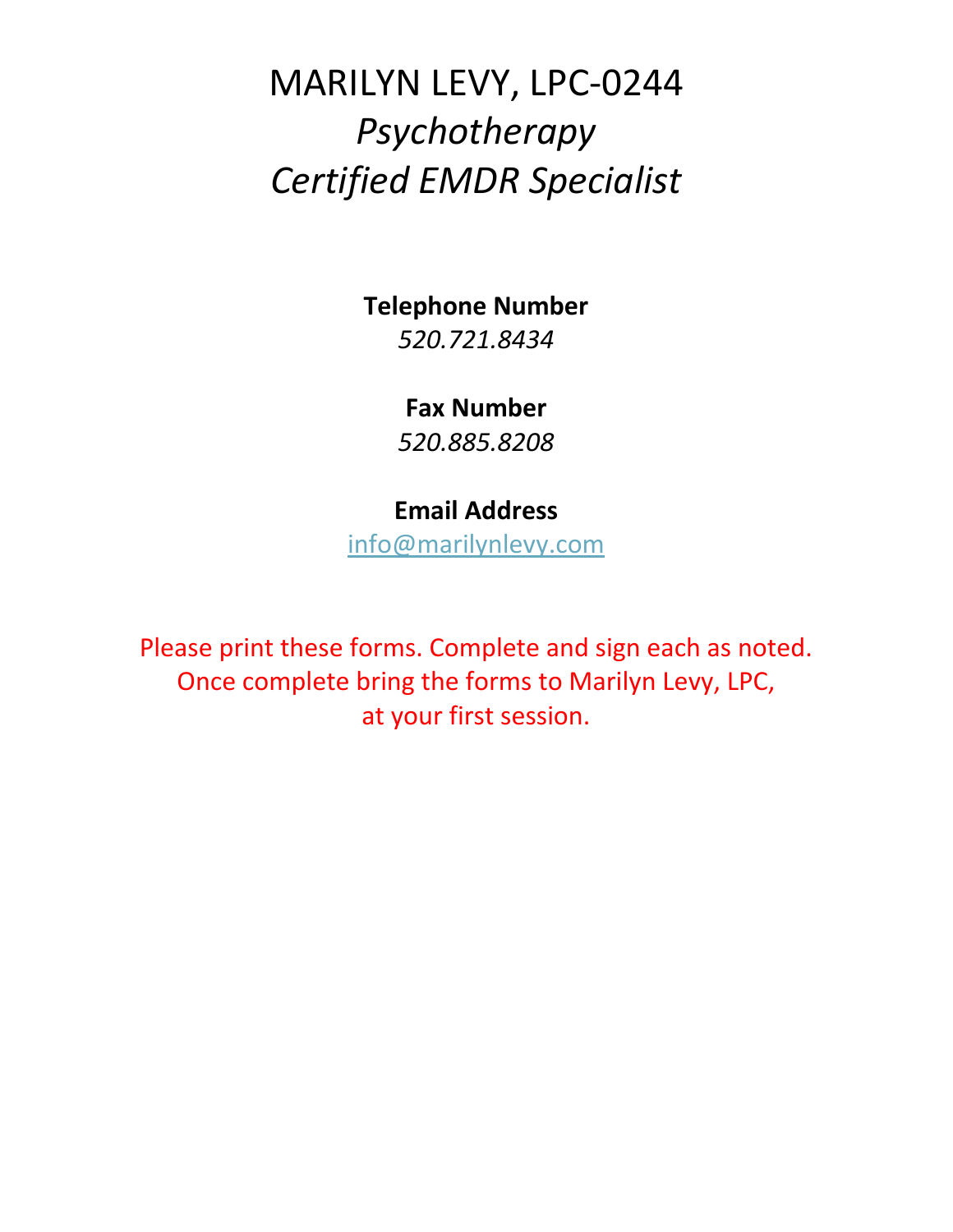# NOTICE OF HIPAA PRIVACY PRACTICES *MARILYN LEVY, LPC*

I, Marilyn Levy, LPC, understand that your mental health records are confidential. This notice explains to you how I my use and disclose this information as mandated by Federal Law, effective April 14, 2003.

1. When you sign a Release of Information, I am then permitted to correspond either in writing or in conversations to that person and/or organization. The purpose of the communication is for continuity of medical and/or psychological care, for legal reasons or for billing to a third party.

2. The Release of Information may be terminated in writing, by calling the office at 520.721.8434, or Email me at [info@marilynlevy.com.](mailto:info@marilynlevy.com)

3. None of your information will be sold to anyone for any reason.

### **YOUR PERSONAL RIGHTS**

1. You may inspect your records. You will be charged for secretarial time for compilation ofrequested material. You are responsible for all processing fees (mail, courier service, etc.)

2. You can amend your records if you feel there is a justifiable error on my part in the documentation. I will not alter the truth under any circumstances.

3. You have the right to request the way I disclose your personal health information. I am not required to agree with your request.

4. You have the right to request the way you want me to communicate personal information to you whenwe are not in session (Phone number to use, address to use, etc.).

### **ACKNOWLEDGEMENT OF RECEIPT OF PRIVACY NOTICE**

By signing this Acknowledgement of Receipt of Privacy Notice, I acknowledge that I have received, read and understood this summary of the Privacy Practices mandated by the Federal Government. This document will remain in my confidential psychotherapy file. I may request a copy of this document at any time.

I understand that Marilyn Levy, LPC, may disclose necessary personal health information (once I have signed Release of Information or insurance paperwork) for billing purposes or for continuity of care. I also understand that Marilyn Levy, LPC, can communicate information that was neglected to be given to me at the time of the session. This communication will be delivered in a private and confidential manner to me.

I understand that Marilyn Levy, LPC, will never sell my name, address, or personal psychological history to anyone at any time. I authorize Marilyn Levy, LPC, to submit the necessary information to my insurance company for billing purposes. Insurance reimbursement is to be sent directly to Marilyn Levy's office.

Client Signature & Date or,

Client's Legal Representative Signature &Date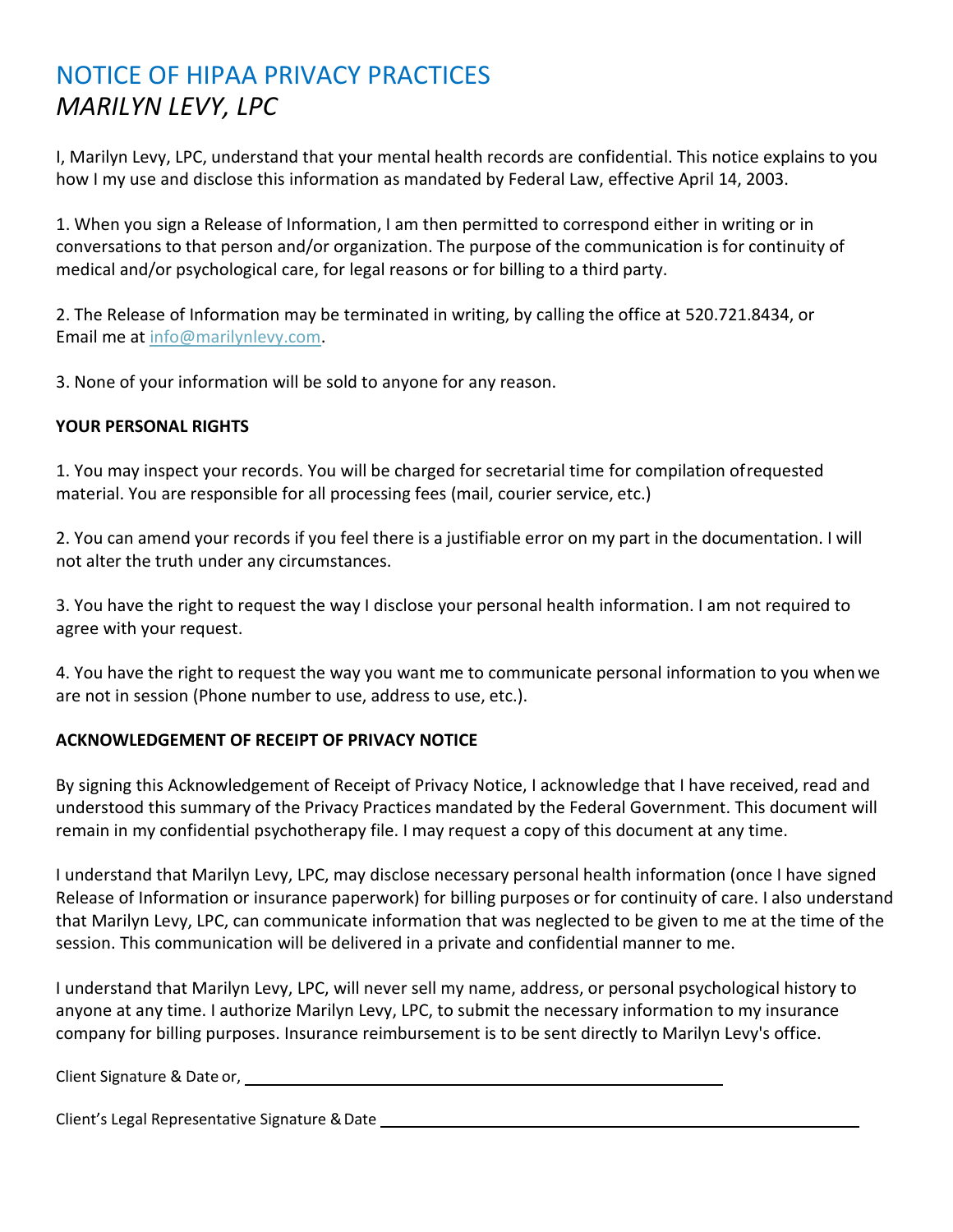# CONSENT AND AGREEMENT FOR THERAPY *BETWEEN YOU & MARILYN LEVY, LPC*

### **Client Rights:**

Your confidentiality will be completely respected by Marilyn Levy, LPC, except in the rare case of child abuse and/or elder abuse, suicide and homicidal plans. You will be expected to respect the confidentiality of others you might see in the office.

### **Consent for Counseling**:

I, agree to work in a therapeutic relationship with Marilyn Levy, LPC, on the issues I have represented as my problems. If I have questions about the approach *(es)* used during the session, I have a right to pose my concerns.

#### **Goals**:

Intended goals will be cited by the client/you and a treatment plan addressing the goals will be formulated. As you succeed in obtaining these goals, you will also be learning new/ improved approaches of handling life stressors with confidence and ease.

#### **Cancellation of Appointments:**

Unless there is an emergency, a 24 hour notice is required or a \$50 fee will be charged. If this repeatedly occurs, we will discuss your commitment to therapy.

#### **Payment:**

Payment is expected at the time of service. My fee is \$100 per session, unless otherwise agreed. Visa, MasterCard, cash and checks are accepted. In the event a bill is not paid, the billing will be sent to collections and you agree to assume the charge of the therapeutic services rendered to you in addition to collection fees. Hopefully this will never occur. I am always available to discuss payment predicaments.

#### **Contact with Marilyn Levy, LPC:**

I am available by phone between sessions. I will speak to you for no longer than 5 minutes at a no fee basis. In the event you desire more time, I will charge you according to my hourly rate.

#### **My Promise to You:**

I will be prompt for every session. I will contact you if I have an emergency and cannot be present for your appointment. If I run late on the session prior to yours, I will give you the missed time at the end of your session. I will offer you the best therapy I can provide. I am always open to your feedback.

I have read and understand the information on this document and I agree to the terms.

Client Signature &Date

Therapist Signature & Date and the state of the state of the state of the state of the state of the state of the state of the state of the state of the state of the state of the state of the state of the state of the state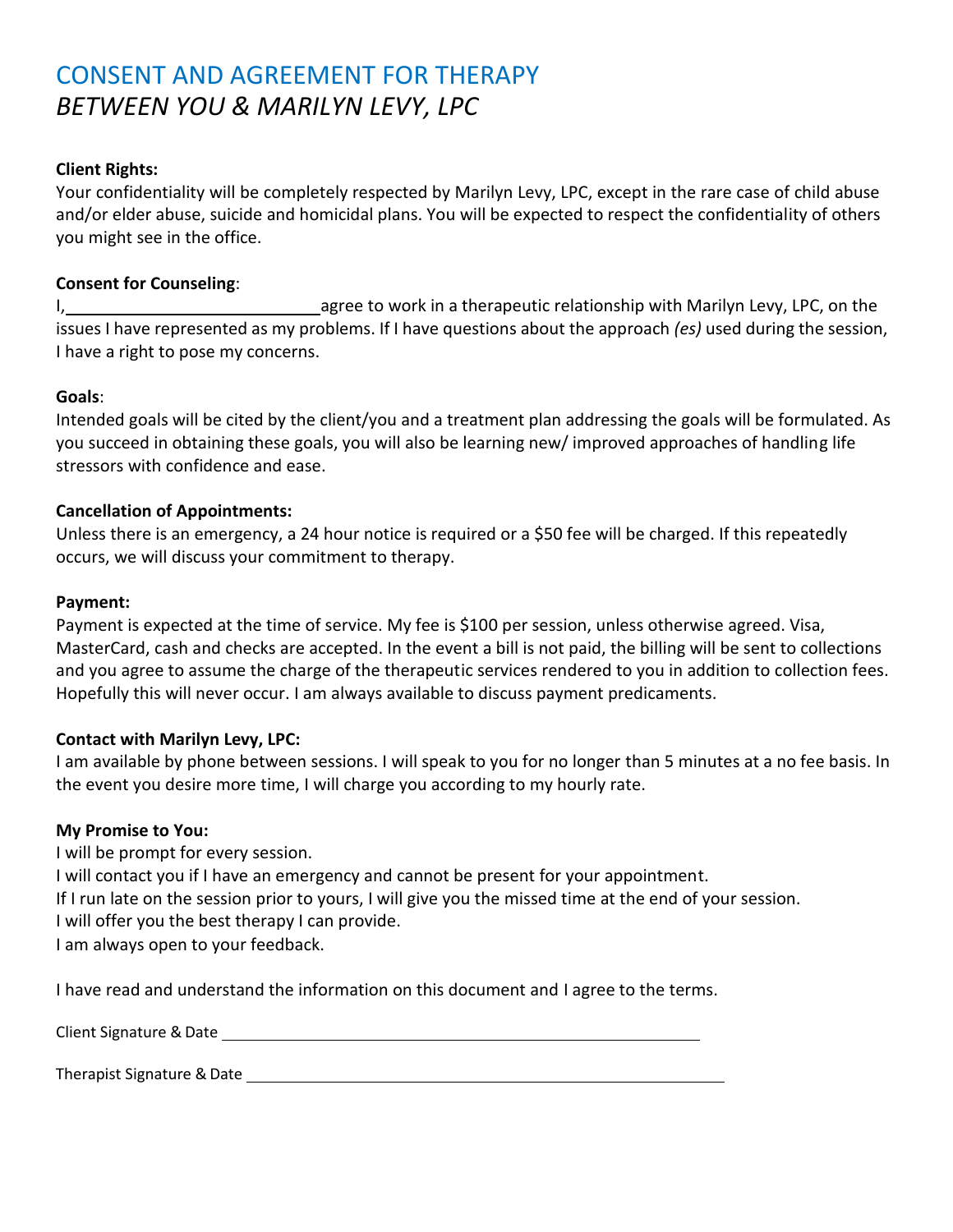# NEW CLIENT INFORMATION *FOR MARILYN LEVY, LPC*

# **YOUR PERSONAL DETAILS:**

| Full Name             |  |
|-----------------------|--|
| Street Address ______ |  |
|                       |  |
| Home Phone            |  |
|                       |  |
| Cell Phone _______    |  |
| Email Address _____   |  |
| Male or Female        |  |
| Date of Birth         |  |

### **IN CASE OF AN EMERGENCY CONTACT:**

| <b>Full Name</b>    |  |
|---------------------|--|
| Relationship        |  |
| <b>Phone Number</b> |  |

# **INSURANCE INFORMATION:**

| Insurance ID Number                    |  |
|----------------------------------------|--|
| Insurance Group Number ____________    |  |
| <b>Insurance Provider Phone Number</b> |  |
| Authorization Number (if needed)       |  |
|                                        |  |
| Date of Birth of Policy Holder ____    |  |
| <b>Relationship to Policy Holder</b>   |  |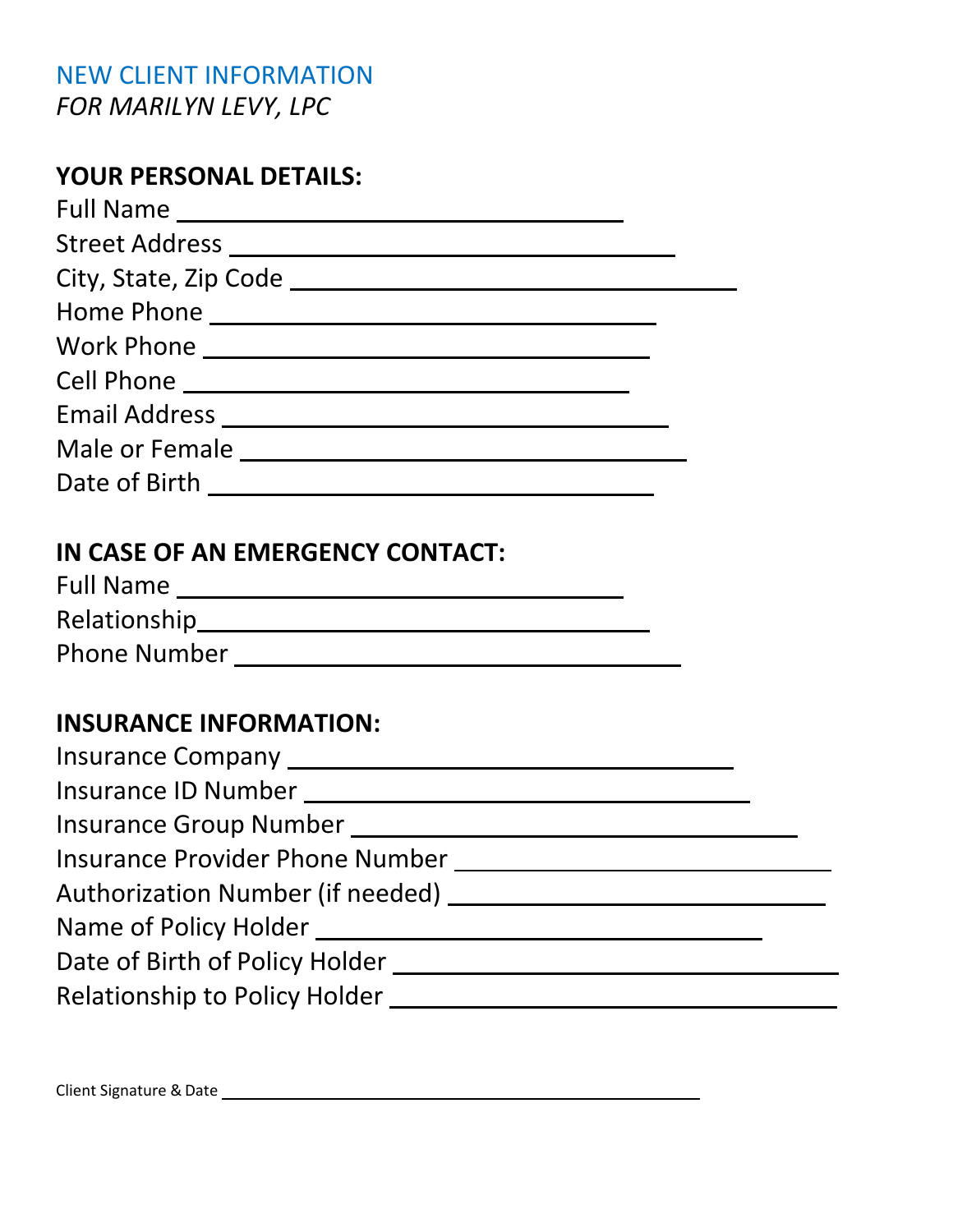# PERSONAL INFORMATION

| Physician Prescribing Mental Health Medication: ________________________________                                                        |                     |            |
|-----------------------------------------------------------------------------------------------------------------------------------------|---------------------|------------|
| What medical problems are you experiencing?                                                                                             |                     |            |
| Have you ever had a mental health hospitalization?                                                                                      |                     |            |
| If yes, when and where?                                                                                                                 |                     |            |
| Have you ever had counseling in the past?                                                                                               |                     |            |
| Do you want me to contact your former therapist?                                                                                        |                     |            |
| List any past traumas.                                                                                                                  |                     |            |
| Have you ever had a DUI?<br>If so, when and where was it?<br>List any current legal problems.<br>List any past drug use?<br>What drugs? |                     |            |
| NAMES OF PEOPLE LIVING WITH YOU                                                                                                         | <b>RELATIONSHIP</b> | <b>AGE</b> |
|                                                                                                                                         |                     |            |
|                                                                                                                                         |                     |            |
|                                                                                                                                         |                     |            |
|                                                                                                                                         |                     |            |

What are the issues you want to resolve in counseling?

Client Signature &Date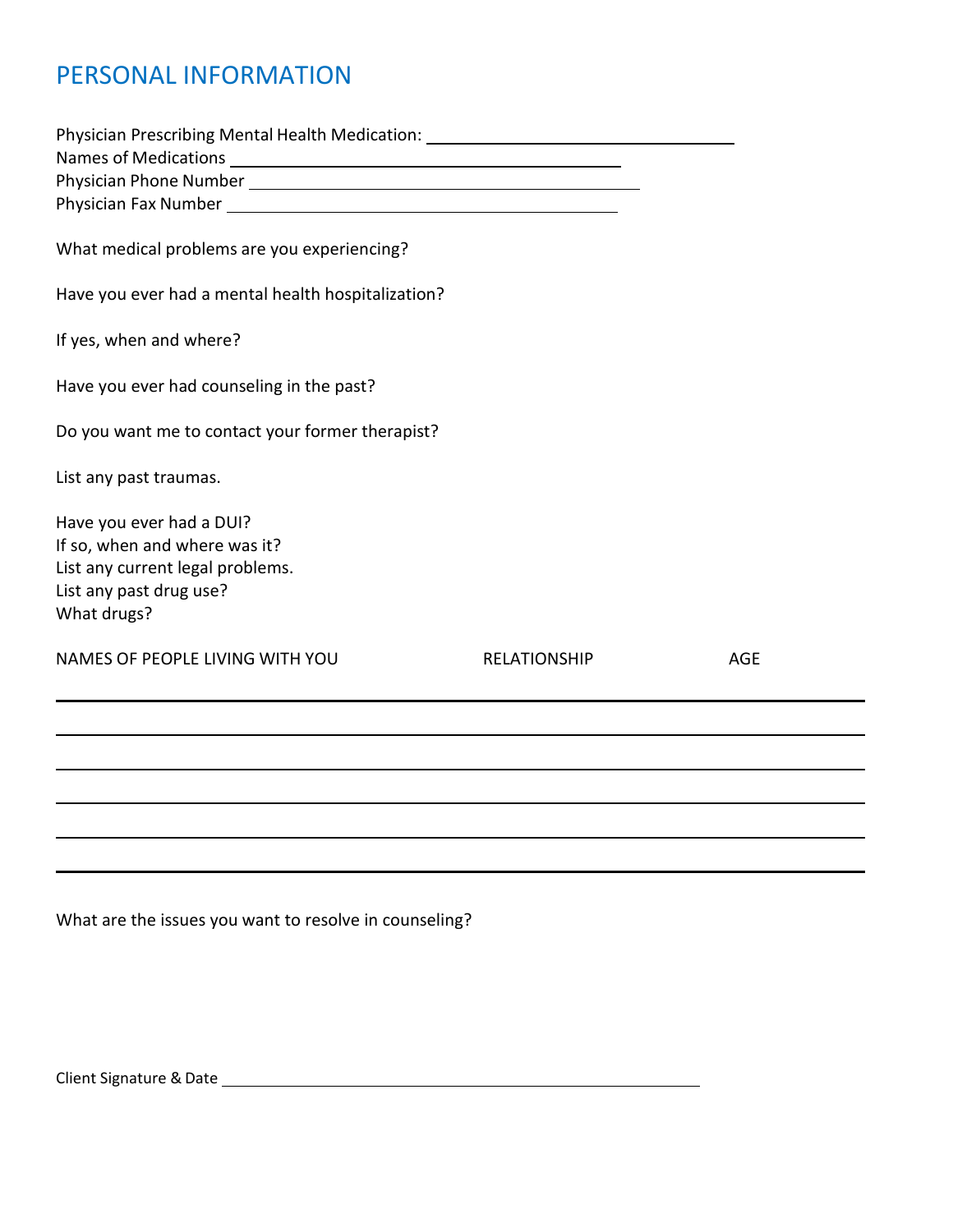### ANXIETY INVENTORY

*Instructions: Place a check in the box to the right of each of the 33 symptoms to indicate how much this type of feeling has been bothering you in the past several days.*

| <b>CATEGORY 1: ANXIOUS FEELINGS</b>               | (0) | Not At All Somewhat<br>(1) | Moderately<br>(2) | A I ot<br>(3) |
|---------------------------------------------------|-----|----------------------------|-------------------|---------------|
| 1. Anxiety, nervousness, worry or fear            |     |                            |                   |               |
| 2. Feeling things around you are strange or foggy |     |                            |                   |               |
| 3. Feeling detached from all or part of your body |     |                            |                   |               |
| 4. Sudden unexpected panic spells                 |     |                            |                   |               |
| 5. Apprehension or a sense of impending doom      |     |                            |                   |               |
| 6. Feeling tense, stress, "uptight" or on edge    |     |                            |                   |               |
|                                                   |     |                            |                   |               |
| <b>CATEGORY II: ANXIOUS THOUGHTS</b>              |     |                            |                   |               |
| 7. Difficulty concentrating                       |     |                            |                   |               |
| 8. Racing thoughts                                |     |                            |                   |               |
| 9. Frightening fantasies or daydreams             |     |                            |                   |               |
| 10. Feeling on the verge of losing control        |     |                            |                   |               |
| 11. Fears of cracking up or going crazy           |     |                            |                   |               |
| 12. Fears of fainting or passing out              |     |                            |                   |               |
| 13. Fears of illnesses, heart attacks or dying    |     |                            |                   |               |
| 14. Fears of looking foolish in front of others   |     |                            |                   |               |
| 15. Fears of being alone, isolated or abandoned   |     |                            |                   |               |
| 16. Fears of criticism or disapproval             |     |                            |                   |               |
| 17. Fears that something terrible will happen     |     |                            |                   |               |

# CATEGORY II: PHYSICAL SYMPTOMS

- 18. Skipping, racing or pounding of the heart
- 19. Pain, pressure or tightness in the chest
- 20. Tingling or numbness in the toes or fingers
- 21. Butterflies or discomfort in the stomach
- 22. Constipation or diarrhea
- 23. Restlessness or jumpiness
- 24. Tight, tense muscles
- 25. Sweating not brought on by heat
- 26. A lump in the throat
- 27. Trembling or shaking
- 28. Rubbery or "jelly" legs
- 29. Feeling dizzy, lightheaded or off balance
- 30. Choking or smothering sensations
- 31. Headaches or pains in the neck or back
- 32. Hot flashes or cold chills
- 33. Feeling tired, weak or easily exhausted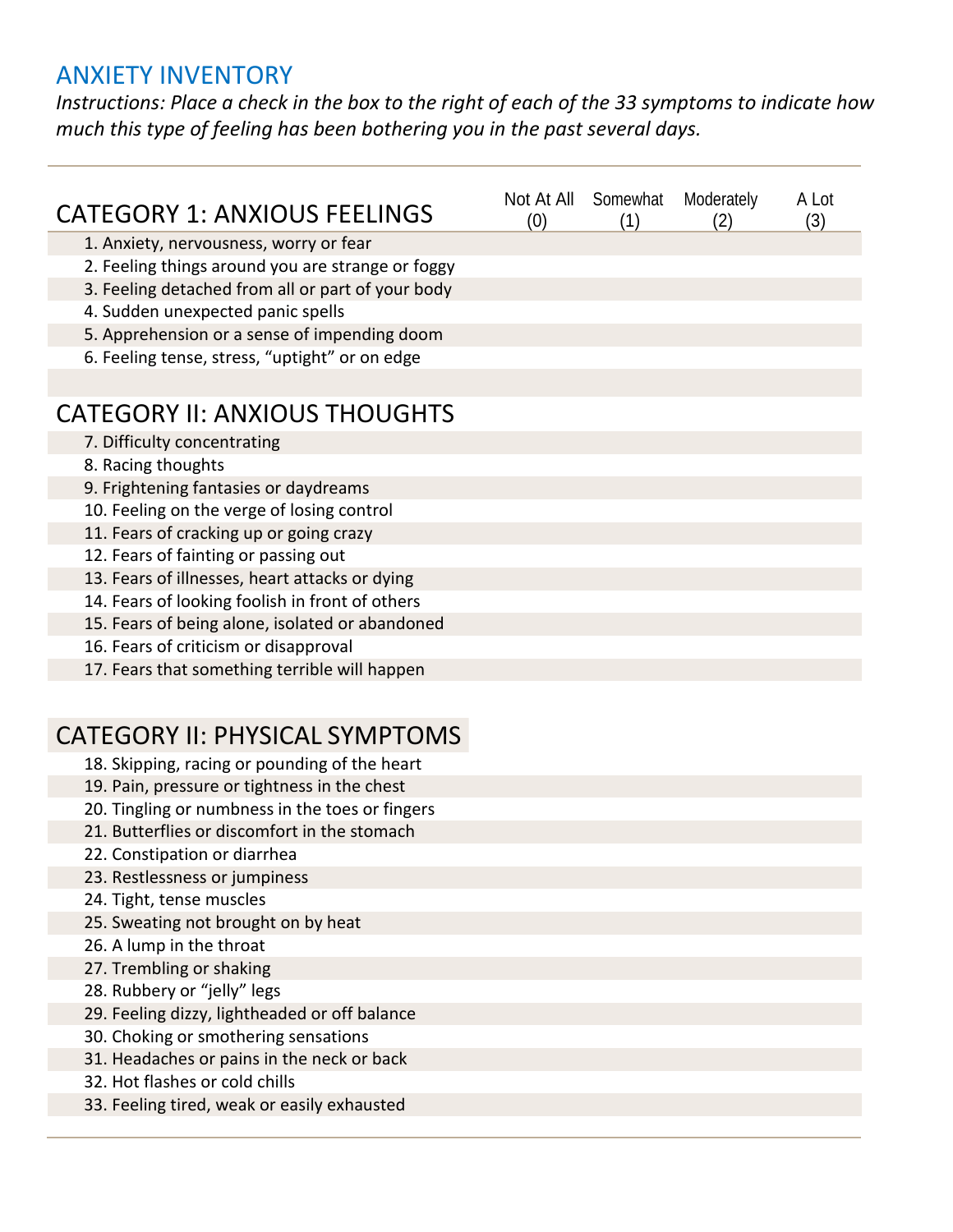# DEPRESSION CHECKLIST

*Instructions: Place a check in the box to the right of each of these questions to indicate how you feel about each example.*

|                                                                                                            | Not At All<br>(0) | Somewhat<br>(1) | Moderately<br>(2) | A Lot<br>(3) |
|------------------------------------------------------------------------------------------------------------|-------------------|-----------------|-------------------|--------------|
| 1. Sadness: Have you been feeling sad or<br>down in the dumps?                                             |                   |                 |                   |              |
| 2. Discouragement: Does the future look<br>bleak or hopeless?                                              |                   |                 |                   |              |
| 3. Low Self-esteem: Do you feel worthless or<br>think or yourself as a loser?                              |                   |                 |                   |              |
| 4. Inferiority: Do you feel inadequate or<br>inferior to others?                                           |                   |                 |                   |              |
| 5. Guilt: Do you feel self-critical and blame<br>yourself?                                                 |                   |                 |                   |              |
| 6. Indecisiveness: Is it hard to make<br>decisions?                                                        |                   |                 |                   |              |
| 7. Irritability & Frustration: Have you been<br>feeling angry or resentful?                                |                   |                 |                   |              |
| 8. Loss of Interest in Life: Have you ever lost<br>interest in your career, hobbies, family or<br>friends? |                   |                 |                   |              |
| 9. Loss of Motivation: Do you feel<br>overwhelmed and have to push yourself<br>hard to do things?          |                   |                 |                   |              |
| 10. Poor Self-image: Do you think you are<br>looking old and unattractive?                                 |                   |                 |                   |              |
| 11. Appetite Changes: Have you lost your<br>appetite? Or, do you overeat<br>compulsively?                  |                   |                 |                   |              |
| 12. Sleep Changes: Is it hard to get a good<br>night's sleep? Are you tired and sleeping<br>too much?      |                   |                 |                   |              |
| 13. Loss of Libido: Have you lost your interest<br>in sex?                                                 |                   |                 |                   |              |
| 14. Hypochondriasis: Do you worry a lot<br>about your health?                                              |                   |                 |                   |              |
| 15. Suicide Impulses: Do you think life is not<br>worth living or think you would be better<br>off dead?   |                   |                 |                   |              |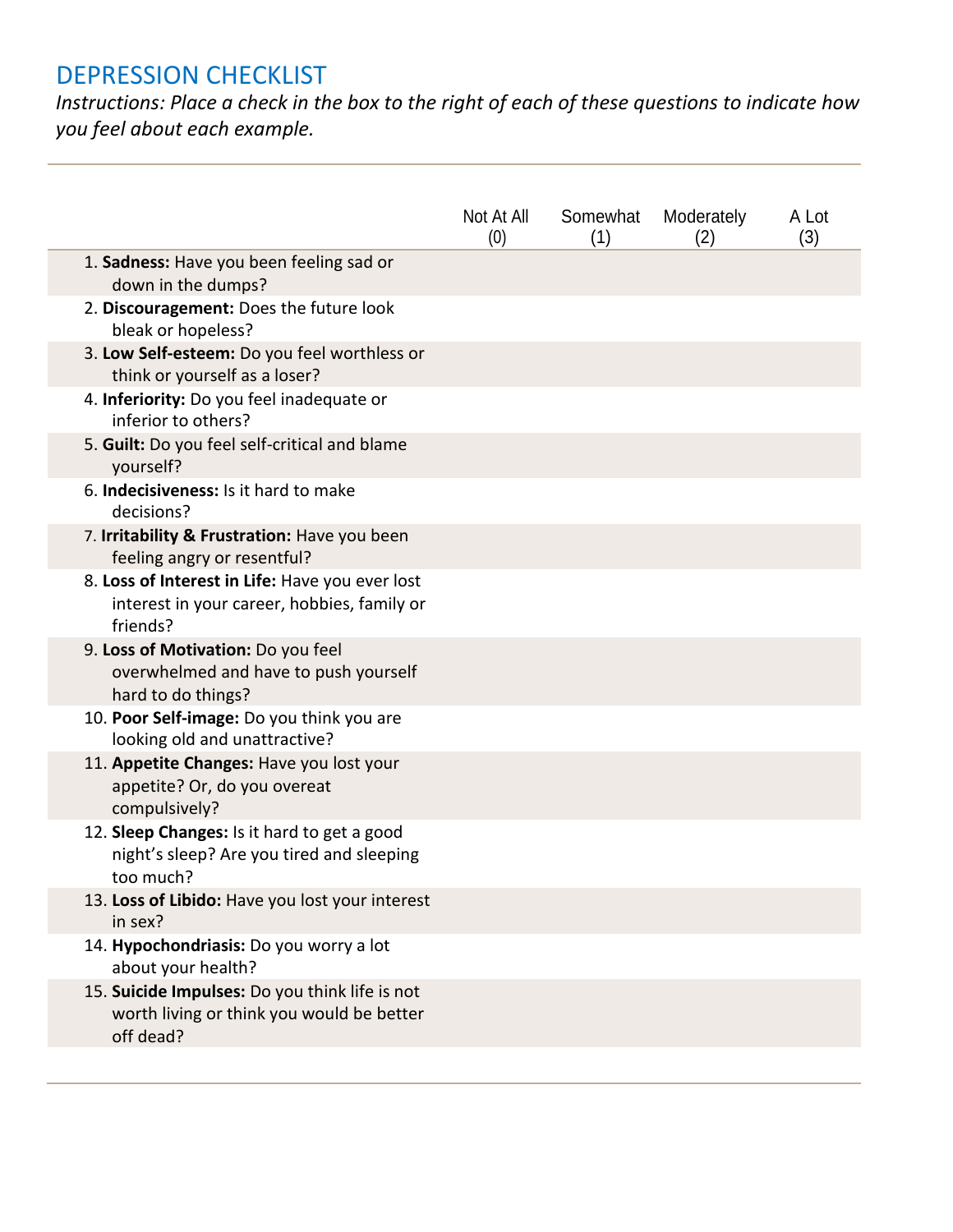# SELF-DEFEATING BELIEF SCALE – *page 1 of 2*

*Instructions: Place a check in the box to the right of each of the 15 symptoms to indicate how much each has been bothering you in the past several days.*

|                                                                                                                                                     | <b>Disagree</b><br>Strongly<br>(0) | <b>Disagree</b><br>Slightly<br>(1) | <b>Neutral</b><br>(2) | Agree<br>Slightly<br>(3) | Agree<br>Strongly<br>(4) |
|-----------------------------------------------------------------------------------------------------------------------------------------------------|------------------------------------|------------------------------------|-----------------------|--------------------------|--------------------------|
| 1. Criticism is usually very upsetting to me.                                                                                                       |                                    |                                    |                       |                          |                          |
| 2. If someone disapproves of me, I feel like I<br>am not worthwhile.<br>3. I need other people's approval to feel<br>happy and worthwhile.          |                                    |                                    |                       |                          |                          |
| 4. I often get defensive when someone<br>criticizes me.                                                                                             |                                    |                                    |                       |                          |                          |
| 5. My self-esteem depends greatly on what<br>others think of me.                                                                                    |                                    |                                    |                       |                          |                          |
| 6. I cannot feel happy and fulfilled without<br>being loved by another person.                                                                      |                                    |                                    |                       |                          |                          |
| 7. If I am not loved, I am bound to be<br>unhappy.                                                                                                  |                                    |                                    |                       |                          |                          |
| 8. If someone rejected me, I would feel like<br>there was something wrong with me.                                                                  |                                    |                                    |                       |                          |                          |
| 9. I must be loved to feel like a worthwhile<br>human being.                                                                                        |                                    |                                    |                       |                          |                          |
| 10. Being alone and unloved is bound to lead<br>to unhappiness.                                                                                     |                                    |                                    |                       |                          |                          |
| 11. I sometimes feel upset because I have not<br>been especially successful in life.                                                                |                                    |                                    |                       |                          |                          |
| 12. People with outstanding careers, social<br>status, wealth, or fame are bound to be<br>happier than people who are not<br>especially successful. |                                    |                                    |                       |                          |                          |
| 13. People who achieve a great deal are more<br>worthwhile than those who do not.                                                                   |                                    |                                    |                       |                          |                          |
| 14. I sometimes feel inferior to people who<br>are more intelligent and successful than I<br>am.                                                    |                                    |                                    |                       |                          |                          |
| 15. My self-esteem depends greatly on how<br>productive and successful I am.                                                                        |                                    |                                    |                       |                          |                          |
| 16. People think less of me if I make a mistake                                                                                                     |                                    |                                    |                       |                          |                          |
| 17. I feel less worthwhile when I fail.                                                                                                             |                                    |                                    |                       |                          |                          |
| 18. People would look down on me if they<br>found out about all the mistakes I have<br>made.                                                        |                                    |                                    |                       |                          |                          |

*(Continued on the next page…)*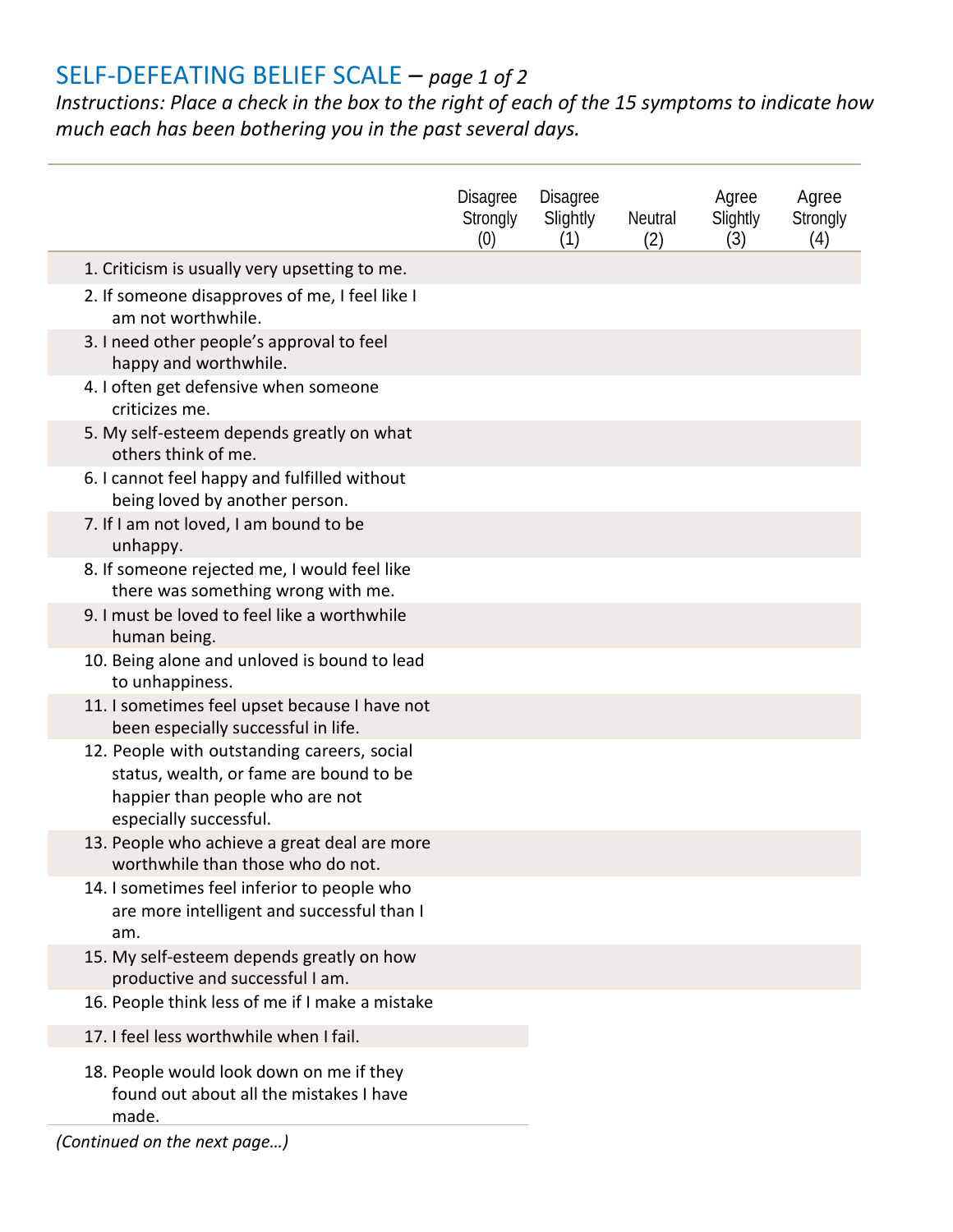### SELF-DEFEATING BELIEF SCALE – *page 2 of 2 (Continued)*

|                                                                                           | <b>Disagree</b><br>Strongly<br>(0) | <b>Disagree</b><br>Slightly<br>(1) | <b>Neutral</b><br>(2) | Agree<br>Slightly<br>(3) | Agree<br>Strongly<br>(4) |
|-------------------------------------------------------------------------------------------|------------------------------------|------------------------------------|-----------------------|--------------------------|--------------------------|
| 19. I usually get very upset if I make a<br>mistake.                                      |                                    |                                    |                       |                          |                          |
| 20. I feel like I should be perfect.                                                      |                                    |                                    |                       |                          |                          |
| 21. I feel like I get upset when people do not<br>meet my expectations.                   |                                    |                                    |                       |                          |                          |
| 22. I often feel entitled to better treatment<br>from others.                             |                                    |                                    |                       |                          |                          |
| 23. Other people are usually to blame for the<br>problems in my relationships with them.  |                                    |                                    |                       |                          |                          |
| 24. I often get frustrated and annoyed with<br>people.                                    |                                    |                                    |                       |                          |                          |
| 25. I feel like I deserve better treatment from<br>other people.                          |                                    |                                    |                       |                          |                          |
| 26. I often feel guilt if someone is annoyed<br>with me.                                  |                                    |                                    |                       |                          |                          |
| 27. I get self-critical if I am not getting along<br>well with a friend or family member. |                                    |                                    |                       |                          |                          |
| 28. I usually blame myself for the problems in<br>my relationships with others.           |                                    |                                    |                       |                          |                          |
| 29. If someone is upset with me, I usually feel<br>like it is my fault.                   |                                    |                                    |                       |                          |                          |
| 30. I often get self-critical if I am not able to<br>please everybody.                    |                                    |                                    |                       |                          |                          |
| 31. I feel pessimistic that things could ever<br>change for the better.                   |                                    |                                    |                       |                          |                          |
| 32. It would be extremely difficult or<br>impossible to solve the problems in my<br>life. |                                    |                                    |                       |                          |                          |
| 33. I believe that my bad moods result from<br>factors beyond my control.                 |                                    |                                    |                       |                          |                          |
| 34. I do not believe I will ever feel truly happy<br>or worthwhile.                       |                                    |                                    |                       |                          |                          |
| 35. There is very little anyone could do to help<br>me solve my problems.                 |                                    |                                    |                       |                          |                          |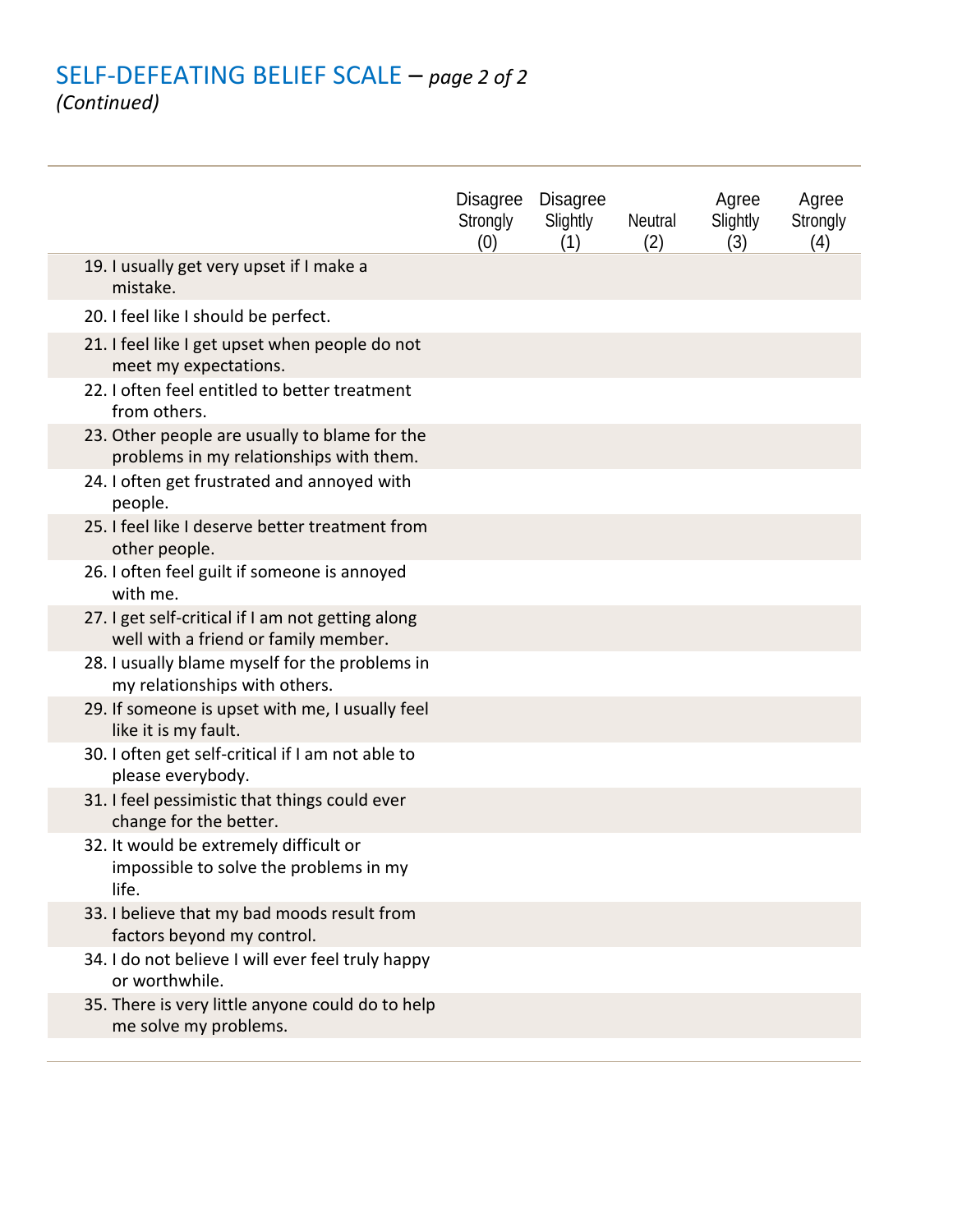# SOCIAL INTERACTION SCALE

*Instructions: Place a check in the box to the right of each category that best describes how you feel about each.*

|                       |                                                                                      | Strongly<br>Agree<br>(0) | Agree<br>(1) | <b>Disagree</b><br>(2) | Strongly<br><b>Disagree</b><br>(3) |
|-----------------------|--------------------------------------------------------------------------------------|--------------------------|--------------|------------------------|------------------------------------|
| interaction.          | 1. I avoid work that requires personal                                               |                          |              |                        |                                    |
|                       | 2. I fear criticism, disapproval or rejection.                                       |                          |              |                        |                                    |
|                       | 3. I try not to get involved with people unless<br>I am certain they like me.        |                          |              |                        |                                    |
|                       | 4. I am reserved in intimate relationships<br>because I fear rejection or criticism. |                          |              |                        |                                    |
| shamed, or ridiculed. | 5. I am preoccupied with being criticized,                                           |                          |              |                        |                                    |
|                       | 6. I cannot relax in new relationships<br>because I feel inadequate.                 |                          |              |                        |                                    |
|                       | 7. I regard myself as socially inept.                                                |                          |              |                        |                                    |
| unappealing.          | 8. I regard myself as socially and personally                                        |                          |              |                        |                                    |
|                       | 9. I consider myself inferior to others.                                             |                          |              |                        |                                    |
|                       | 10. I avoid taking personal risks because it<br>could show my inadequacy.            |                          |              |                        |                                    |
| be embarrassing.      | 11. I avoid new activities because they could                                        |                          |              |                        |                                    |
|                       |                                                                                      |                          |              |                        |                                    |